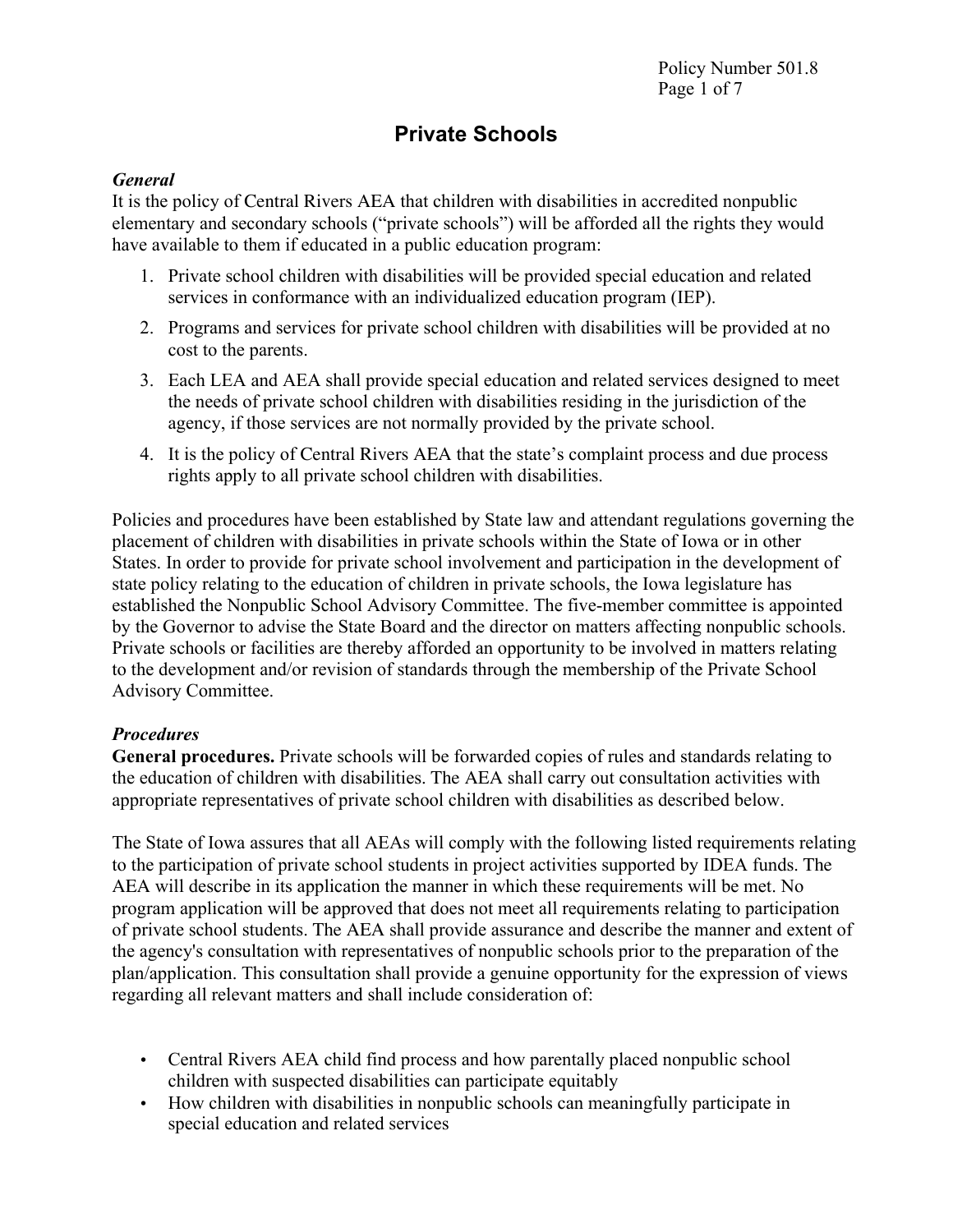- How, where, and by whom special education and related services will be provided for parentally placed nonpublic school children with disabilities
- How, if the AEA disagrees with the nonpublic school about the provision of services, the AEA will provide to nonpublic school officials a written explanation of reasons
- A resulting affirmation that the consultation has occurred, signed by the representatives of participating nonpublic schools

**Child find.** The AEA shall locate, identify, and evaluate all private school children with disabilities, including religious school children and children attending non-accredited nonpublic schools residing in the jurisdiction of the AEA. These activities shall be comparable to activities undertaken for children with disabilities in public schools. The AEA shall consult with appropriate representatives of private school children with disabilities on how to carry out the above activities.

**Child count.** Public school officials must consult with private school officials about how to conduct the annual count of children. The count must be conducted on the same date as the public school count (December 1). The count is used to determine the amount of federal funds used to serve private school children with disabilities in the next fiscal year.

**Programs and services.** These special education programs and services to be provided to a private school child with a disability will be determined based on an IEP developed in accordance with State law and attendant regulations. The services provided to private school children with disabilities are provided by personnel meeting the same standards as personnel providing services in the public schools.

**Transportation.** Identified students requiring an instructional program who attend nonpublic schools may attend a program made available by the resident public school. The LEA is responsible for transportation to and from the special education instructional program. If a site other than the nonpublic school is chosen for special education support or related services, the AEA is responsible for transportation to and from the site of the service.

**Service location.** Public school personnel involved with the identification and evaluation of students with disabilities may perform these services, when required, in nonpublic settings. Identified students requiring an instructional program who attend nonpublic schools may attend a program made available by the resident public school. Students who attend nonpublic schools and have been identified as entitled to special education support or related services may receive certain services on site at the nonpublic school. Otherwise, the services will be provided at the AEA or the resident public school. On-site services *must* be provided in the case where the IEP team determines the need for assistance with physical and communication needs of students with physical disabilities, and/or services of an educational interpreter.

Central Rivers AEA assures that educational programs and projects which are carried out in public facilities, and which involve joint participation by children with disabilities enrolled in public and private schools, will not include classes or activities that are separated on the basis of school enrollment or children's religious affiliation.

**Resources.** Iowa's statute regarding provision of special education services for parentally placed students in nonpublic schools (256.12) includes the requirement that "school districts and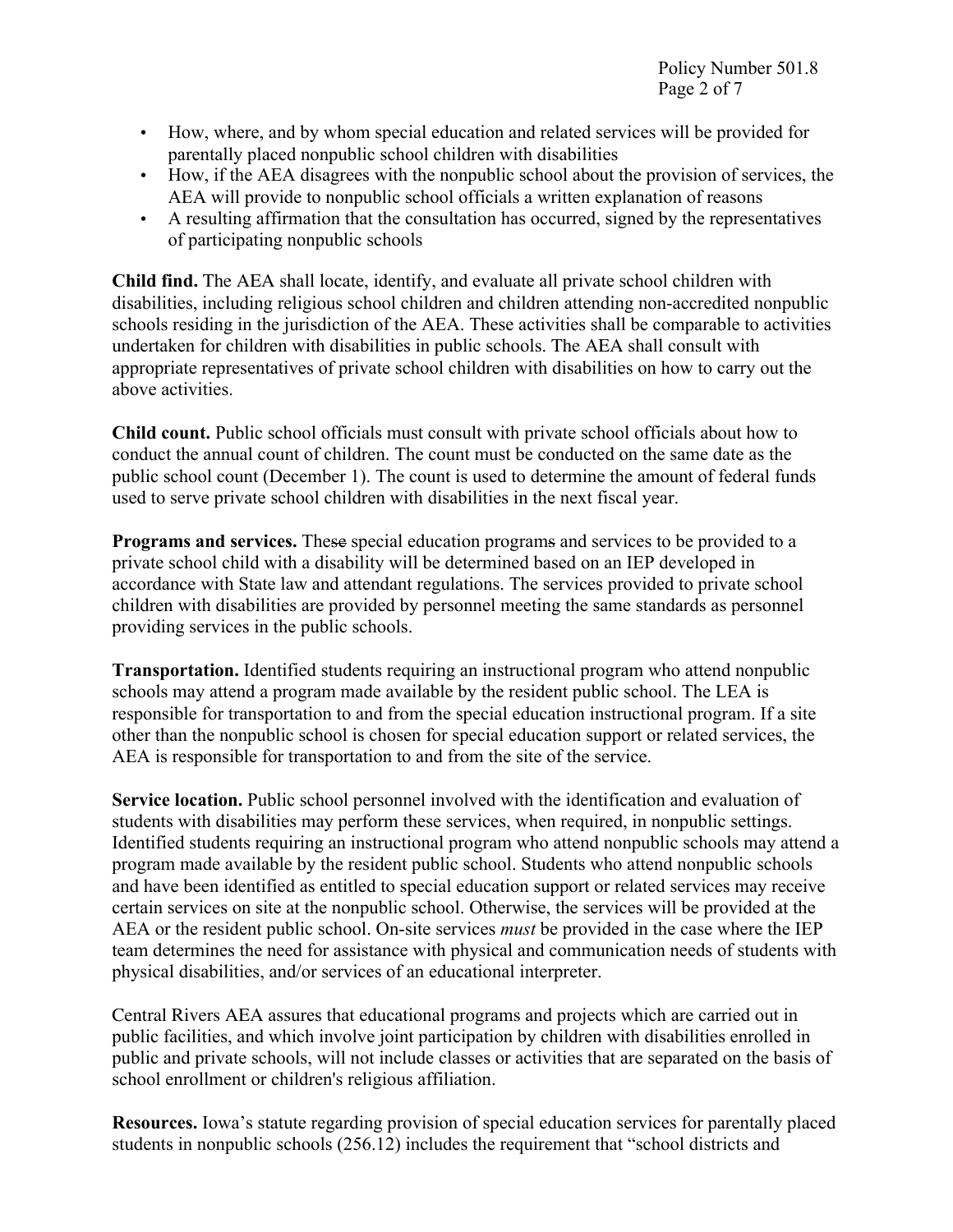Policy Number 501.8 Page 3 of 7

area education agency boards shall make public school services, which shall include special education programs and services…available to children attending nonpublic schools in the same manner and to the same extent that they are provided to public school students.". The allocation of Part B dollars to students with disabilities enrolled by their parents in accredited nonpublic schools shall be based on the proportionate share required by IDEA 2004. This proportionate share shall be calculated for the AEA, and shall be calculated by the Department based on enrollment information submitted to the Department.

**Funding of services – state and local funds.** Students who receive special education services, including those enrolled in nonpublic schools, shall be weighted for funding purposes at the appropriate level as provided in code and rule. A local school district providing services shall submit an accounting to the Department of Education for the actual costs of the special education programs and services provided. The department shall review and approve or modify the accounting and shall notify the department of revenue and finance of the approved accounting amount. The Department of Revenue and Finance shall adjust the payment to the local school district for the next fiscal year by the difference between the amount generated by the weighting for the provision of services to nonpublic school students, and the amount of the actual costs as reflected in the local school district's accounting. Any amount paid by the Department of Revenue and Finance shall be deducted monthly from the state foundation aid paid during that fiscal year to all school districts in the state. The portion of the total amount of the approved accounting amount that shall be deducted from the state aid of a school district shall be the same as the ratio that the budget enrollment for the budget year of the school district bears to the total budget enrollment in the state for that budget year.

**Appropriate use of funds.** Special schools for eligible individuals who require special education outside the general education environment may be maintained by individual LEAs, by the AEA, jointly by two or more AEAs, by the state directly, or by approved private providers. Department recognition of agencies providing special education and related services shall require or be conditional upon assurances that the nonpublic agencies and state-operated programs providing special education and related services are doing so in compliance with the state rules, and approval for the nonpublic agency to provide special education and related services, and to receive special education funds for the special education and related services contracted for by an LEA or an AEA.

It is the policy of the State of Iowa that if Part B IDEA funds are used to support the education of children with disabilities from private schools, such funds will not directly benefit the private school, or be used to maintain the existing level of instruction in private schools. Funds will be used to meet the specific needs of the students enrolled in private schools, rather than the needs of a private school or the general needs of the students enrolled in a private school.

It is the policy of the State of Iowa that Part B IDEA funds may be used to make public personnel available in nonpublic facilities to the extent necessary to provide child find services and the services specified in the IEP. The manner in which these services are provided is determined through consultation with representatives of nonpublic schools as has been described previously in this section.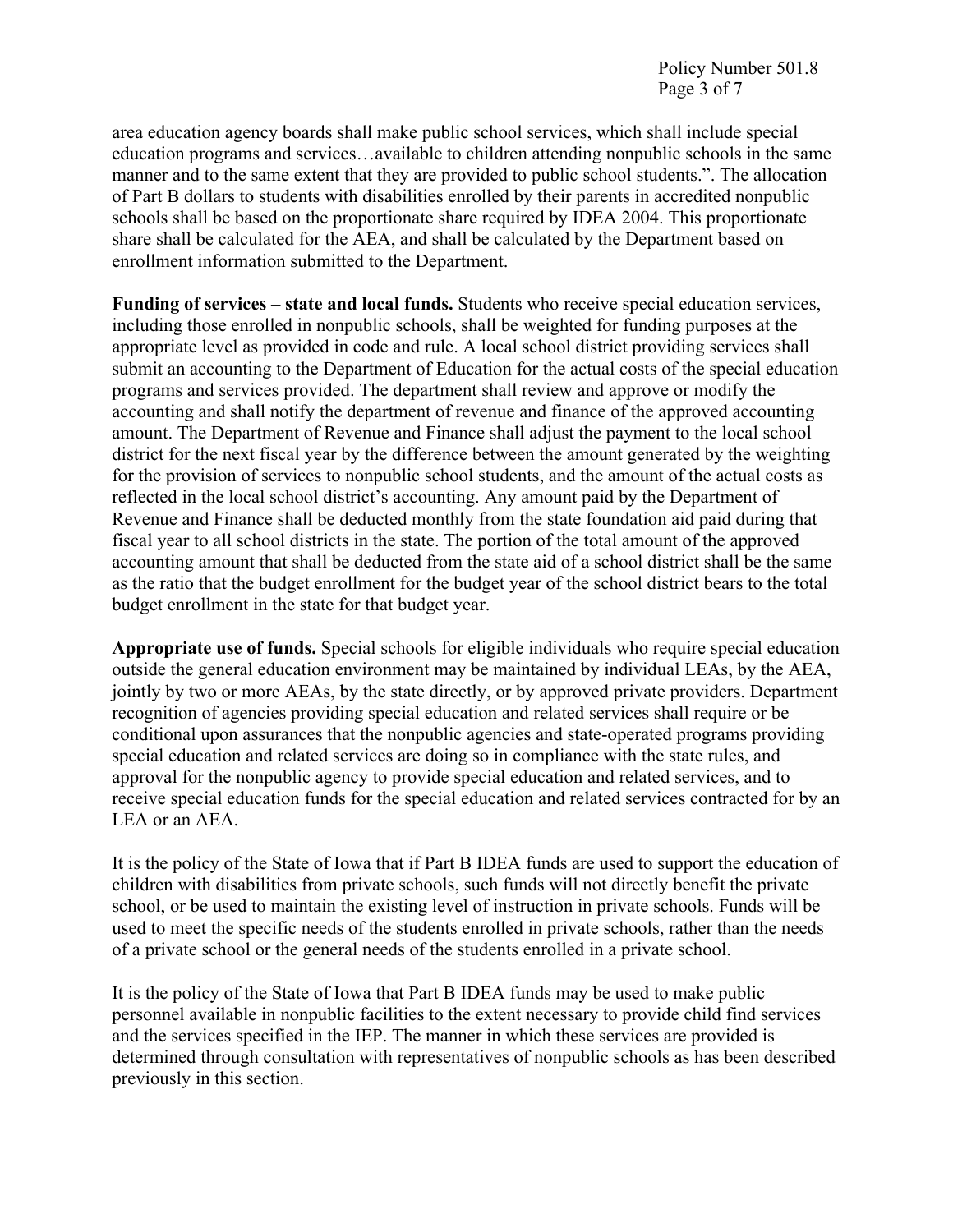It is also the policy of the State of Iowa that, if Part B IDEA funds are used to support the education of children with disabilities from nonpublic schools, such funds will not include payment of salaries of nonpublic school personnel except for services performed outside their duty hours and under public supervision and control.

Education services provided by the AEA for children with disabilities enrolled in a private or nonpublic school or facility with funds generated under Part B IDEA shall remain under direct administrative control and direction of the AEA over such services including all equipment and funds.

Public agencies that place equipment and supplies acquired with Part B IDEA funds in a private facility must assure that:

- a) Such equipment and supplies will remain under the administrative control and title of the public applicant agency.
- b) The equipment and supplies that are placed in a private school will remain in the private school only for a period of time needed for project activities.
- c) The equipment and supplies are used only for the purposes of the project.
- d) The equipment and supplies will be removed from the private school site when no longer needed for project purposes or removal is necessary to assure that such equipment and supplies are not used for other than project purposes.
- e) Any such equipment and supplies can be removed without remodeling the private school facilities.

The State of Iowa assures that funds acquired under provision of Part B IDEA will not be used for the construction of private school facilities.

It is the policy of the state that the AEA and/or local school district where a private school is located and the AEA and/or local school district of the child's residence shall obtain parental consent before sharing personally identifiable information about the child.

#### *Students placed by a public agency in a private school*

Before a public agency places an eligible individual in, or refers an eligible individual to, a nonpublic school or facility, the agency shall initiate and conduct a meeting to develop an IEP. The agency shall ensure that a representative of the nonpublic school or facility attends the meeting. If the representative cannot attend, the agency shall use other methods to ensure participation by the nonpublic school or facility. The public agency shall ensure that the parents and an agency representative are involved in any decision about the individual's IEP and agree to any proposed changes in the program before those changes are implemented. Even if a nonpublic school or facility implements an individual's IEP, responsibility for compliance with these rules remains with the public agency and the state.

#### *Students placed in a private agency by parents or guardians*

Students with disabilities may be placed in private educational programs by their parents. In some instances, concerns regarding FAPE may be at issue. In other cases, other reasons explain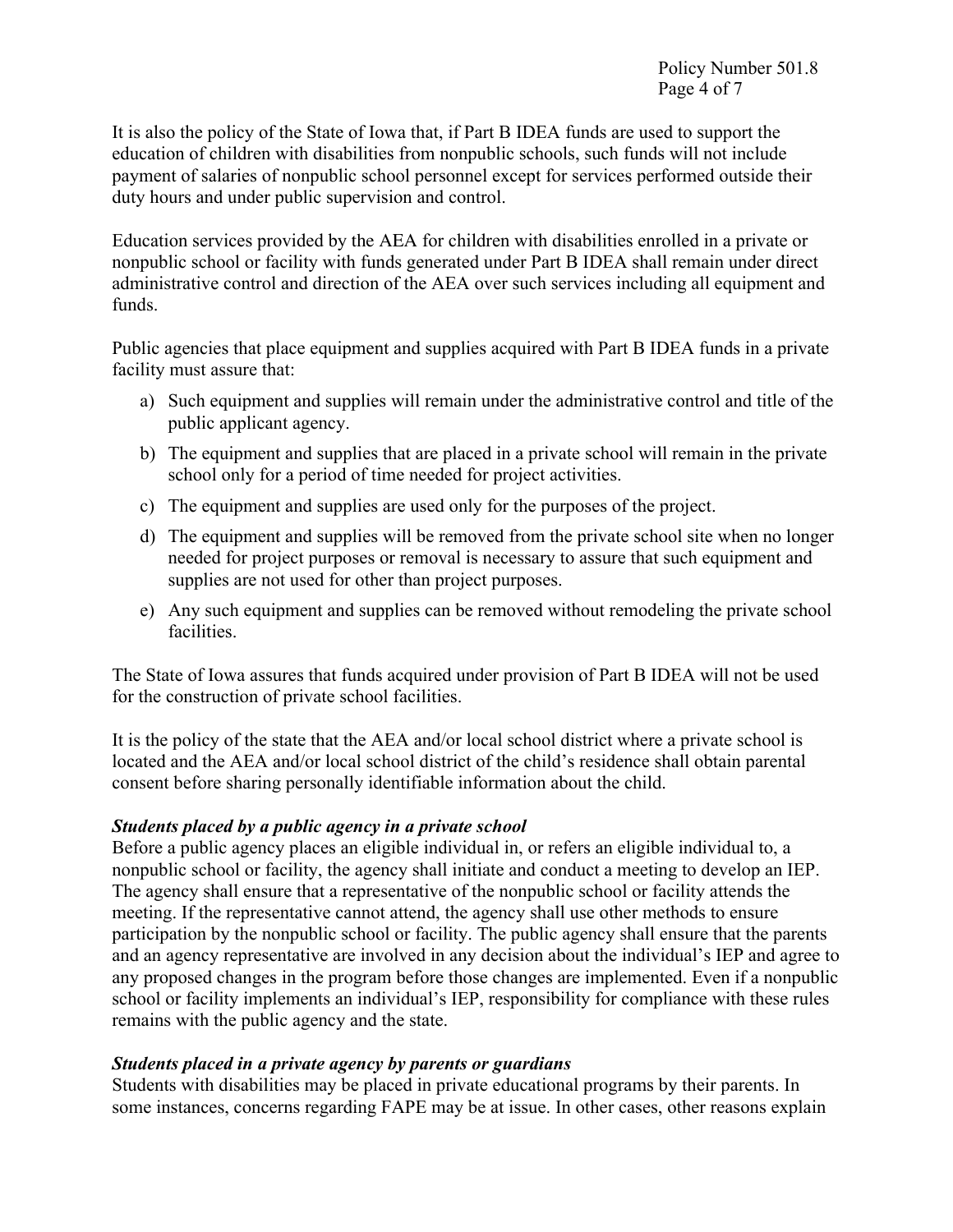the placement. As used in this part, private school children with disabilities means children with disabilities enrolled by their parents in private schools or facilities other than children with disabilities covered under  $1412(a)(10)(B)$  (children with disabilities who are or have been placed in or referred to a private school or facility by a public agency as a means of providing special education and related services).

When a child with a disability is offered a free appropriate public education by a public education agency and the parents waive the opportunity being made available in favor of a private school placement, the parents assume all financial responsibility for the child's education, except for services provided by LEA and AEA as required by state and federal statutes. In instances where the parent contends that he/she is being forced, at the parent's own expense, to seek private school placement because an appropriate public program is not available, and the responsible education agency disagrees, that disagreement and the question of financial responsibility are subject to due process procedures.

School districts and area education agency boards shall make special education programs and services available to children attending nonpublic schools in the same manner and to the same extent that they are provided to public school students. This requirement applies to students attending accredited nonpublic schools. Student-specific services (e.g., assistance with physical and communication needs of students with physical disabilities, and services of an educational interpreter) *must,* with the permission of the lawful custodian, be provided on nonpublic sites in the case where the IEP team determines the need for such services. Students who attend nonpublic schools and have been identified as entitled to special education support or related services may receive those services on a neutral site or at the AEA or the resident public school. Students requiring an instructional program who attend nonpublic schools may attend a program made available by the resident public school.

Central Rivers AEA shall provide services and programs to pupils enrolled in public or nonpublic schools located within its boundaries that are on the list of accredited schools. The programs and services provided to students enrolled in nonpublic schools shall be comparable to programs and services provided to students enrolled in public schools.

**Students placed in a private agency when FAPE is an issue***.* Disagreements between a parent and a public agency regarding the availability of a program appropriate for an eligible individual, and the question of financial responsibility, are subject to the due process procedures.

If the parents of an eligible individual, who previously received special education and related services under the authority of a public agency, enroll the child in a nonpublic preschool, elementary or secondary school without the consent of or referral by the public agency, a court or administrative law judge may require the agency to reimburse the parents for the cost of that enrollment if the court or administrative law judge finds that the agency had not made FAPE available to the child in a timely manner prior to that enrollment and the nonpublic placement is appropriate. A parental placement may be found to be appropriate by an administrative law judge or a court even if it does not meet the state standards that apply to education provided by the department and LEAs.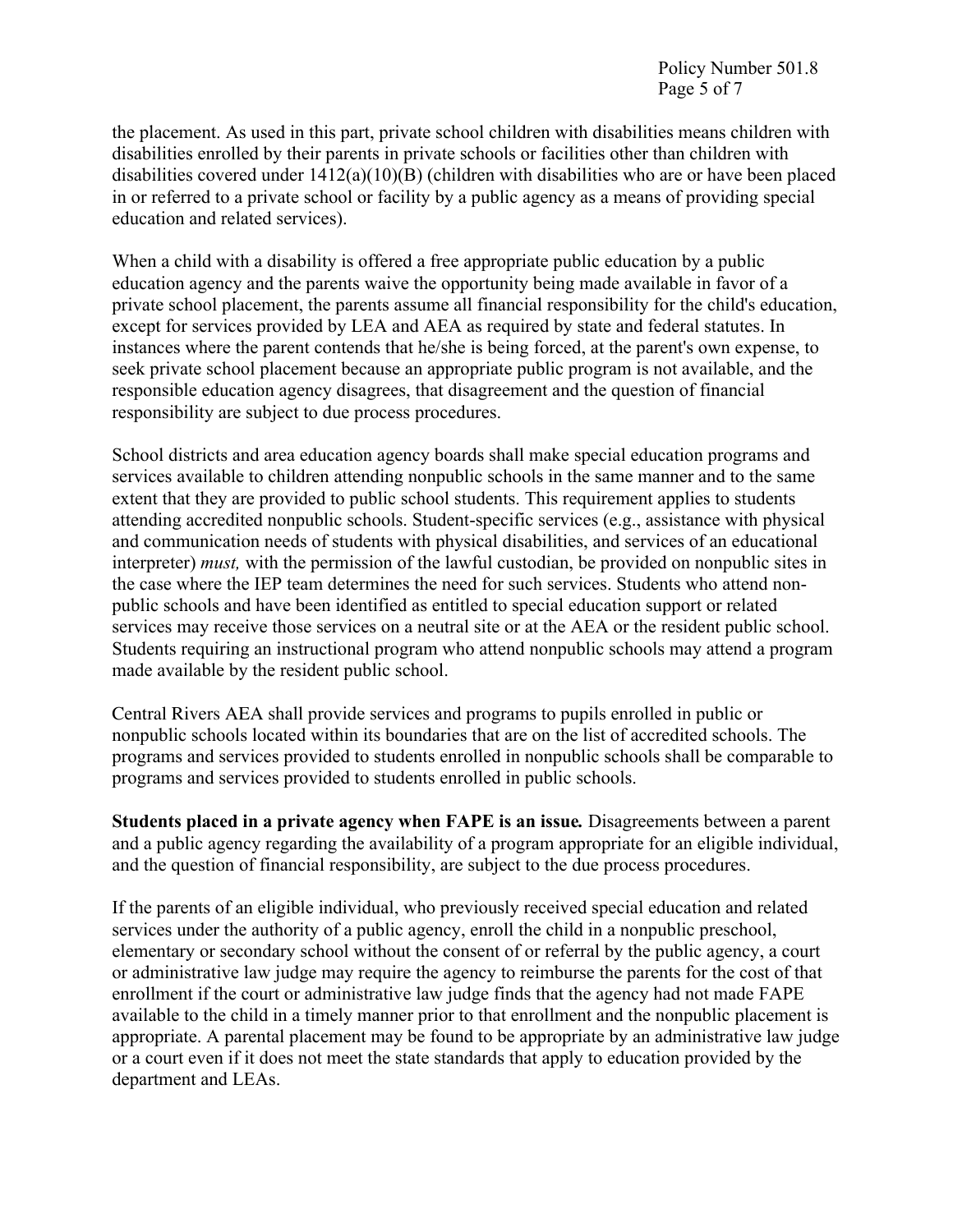The cost of reimbursement may be reduced or denied:

- 1. If at the most recent IEP meeting that the parents attended prior to removal of the eligible individual from the public school, the parents did not inform the IEP team that they were rejecting the placement proposed by the public agency to provide FAPE to their child, including stating their concerns and their intent to enroll their child in a nonpublic school at public expense; or at least ten business days (including any holidays that occur on a business day) prior to the removal of the eligible individual from the public school, the parents did not give written notice to the public agency of the information described in this rule.
- 2. If, prior to the parents' removal of the individual from the public school, the public agency informed the parents, through the mandatory notice requirements, of its intent to evaluate the individual (including a statement of the purpose of the evaluation that was appropriate and reasonable), but the parents did not make the individual available for the evaluation, or upon a judicial finding of unreasonableness with respect to actions taken by the parents.

The cost of reimbursement may not be reduced or denied for failure to provide the notice if:

- 1. The parent is illiterate and cannot write in English;
- 2. Compliance would likely result in physical or serious emotional harm to the individual;
- 3. The school prevented the parent from providing the notice; or
- 4. The parents had not received required notice of the notice requirement.

**Students placed in private schools when FAPE is not an issue.** If an eligible individual has FAPE available and the parents choose to place the individual in a nonpublic school or facility, the public agency is not required to pay for the individual's education at the nonpublic school or facility. However, the public agency shall make services available to the individual consistent with the requirements of state and federal statutes.